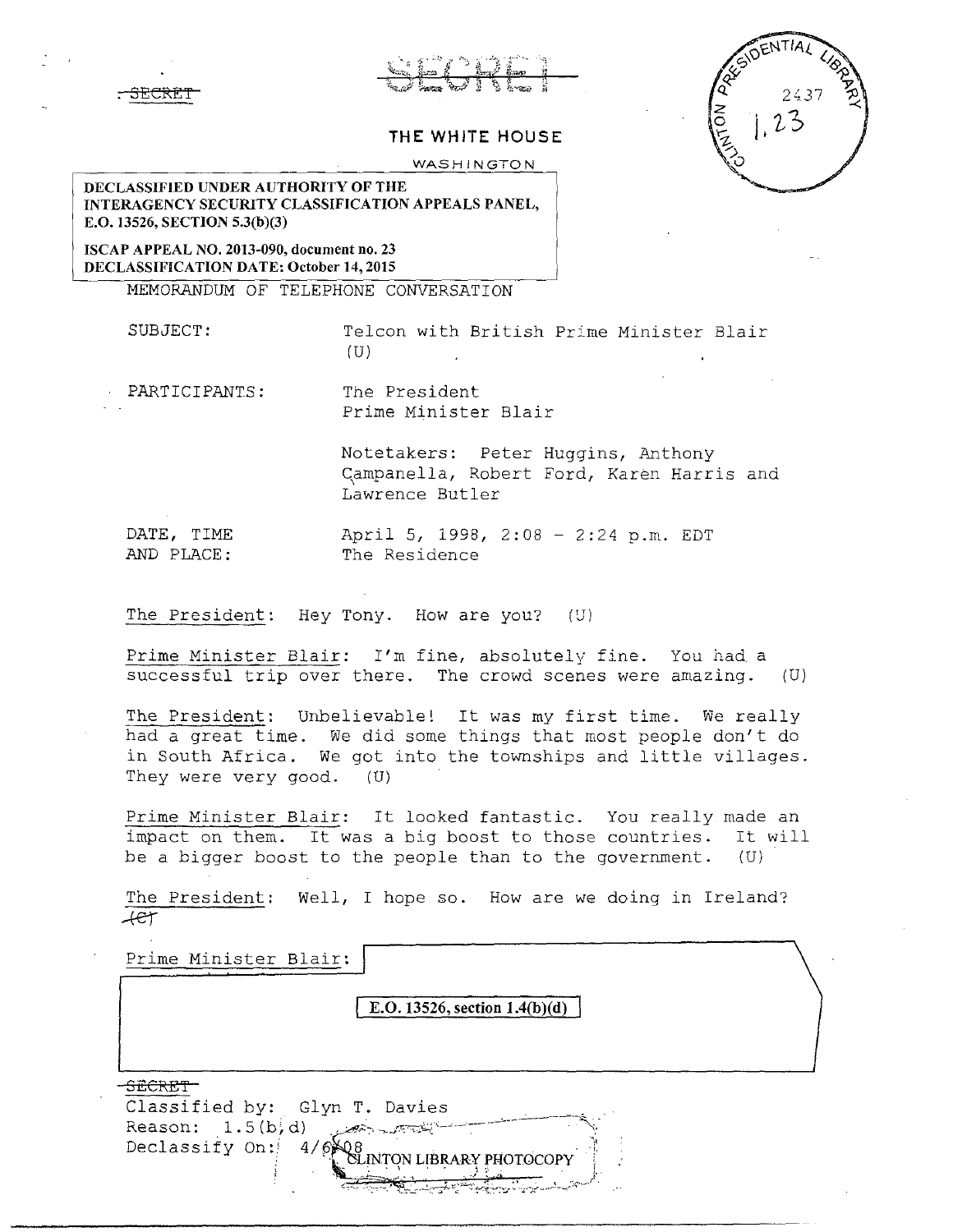| TUKI.          | $\frac{1}{\sqrt{\frac{1}{2}}\cdot\frac{1}{2}}$<br>2                                                                                |
|----------------|------------------------------------------------------------------------------------------------------------------------------------|
|                | E.O. 13526, section $1.4(b)(d)$                                                                                                    |
|                | The President: Is there anything else that you want me to do?                                                                      |
|                | Prime Minister Blair: I don't think at the moment. $\downarrow$ G+                                                                 |
|                | The President: I had a good round on Saint Patrick's Day. I<br>really got to know each of them. Let                                |
|                | Prime Minister Blair: $\sqrt{\text{E.O. 13526, section 1.4(b)(d)}}$                                                                |
| $+5$           | The President: There is something else I would like to discuss:<br>the meeting I had with Mandela when Bandar magically showed up. |
|                | E.O. 13526, section $1.4(b)(d)$<br>Prime Minister Blair:                                                                           |
|                | The President: I knew him before I became President.                                                                               |
|                | E.O. 13526, section 1.4(d)                                                                                                         |
|                | Prime Minister Blair:                                                                                                              |
|                | E.O. 13526, section 1.4(b)(d)                                                                                                      |
| The President: | We need to know things;<br>Yes, I agree with that.<br>E.O. 13526, section 1.4(d)                                                   |
|                | Prime Minister Blair: [E.O. 13526, section 1.4(b)(d)<br>181                                                                        |
| The President: | E.O. 13526, section 1.4(d)                                                                                                         |
|                | LINTON LIBRARY BHOTOCOPY                                                                                                           |

 $\frac{1}{\sqrt{2}}$ 

 $\epsilon_{\rm{eff}}$ 

 $\hat{\mathcal{L}}$ 

 $\mathcal{L}^{\mathcal{L}}$ 

 $\sim$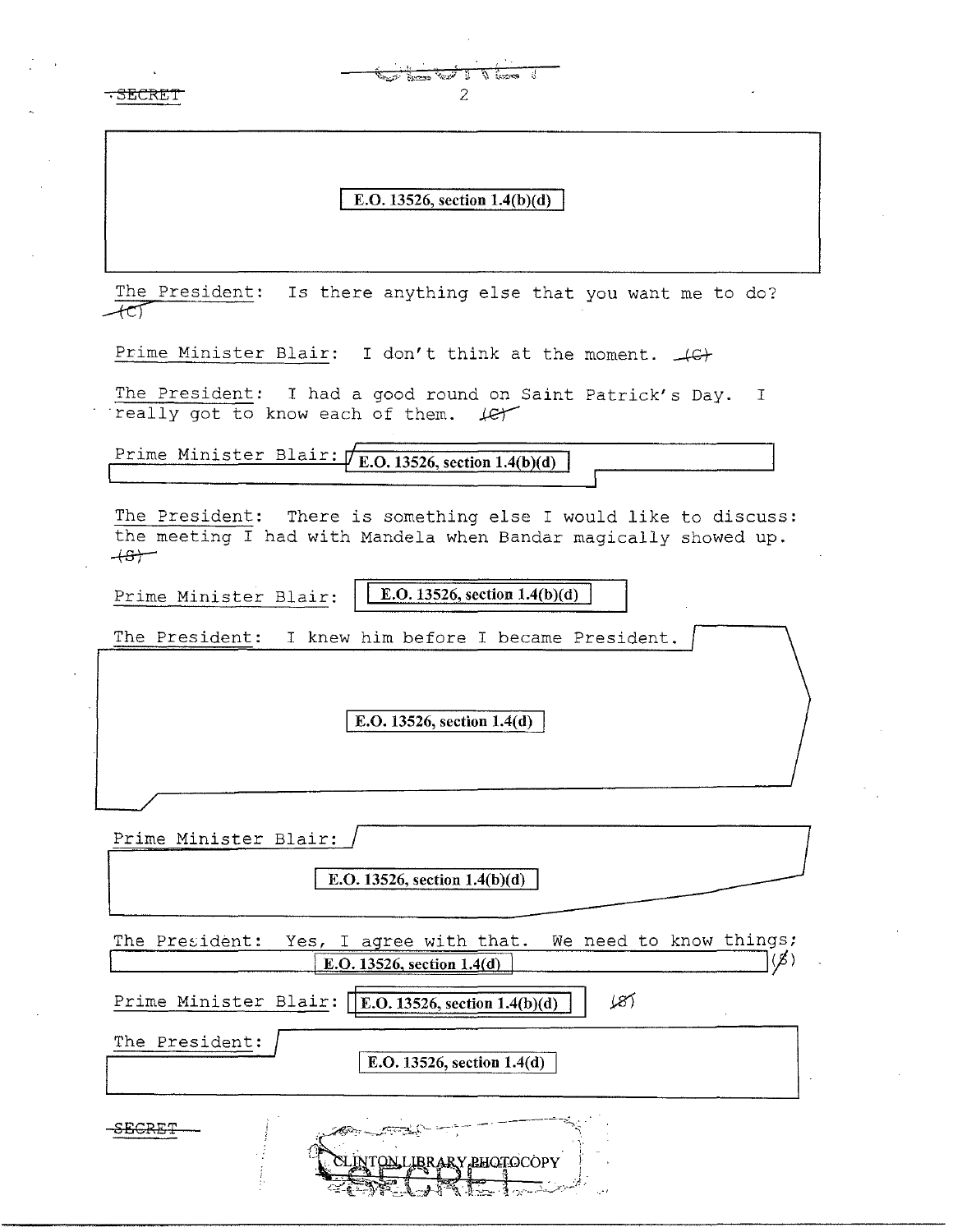-SECRET

 $\label{eq:2} \frac{1}{\sqrt{2}}\left(\frac{1}{\sqrt{2}}\right)^{2} \left(\frac{1}{\sqrt{2}}\right)^{2} \left(\frac{1}{\sqrt{2}}\right)^{2} \left(\frac{1}{\sqrt{2}}\right)^{2}$ 



 $\begin{array}{c}\n\bullet \\
\bullet \\
\bullet \\
\end{array}$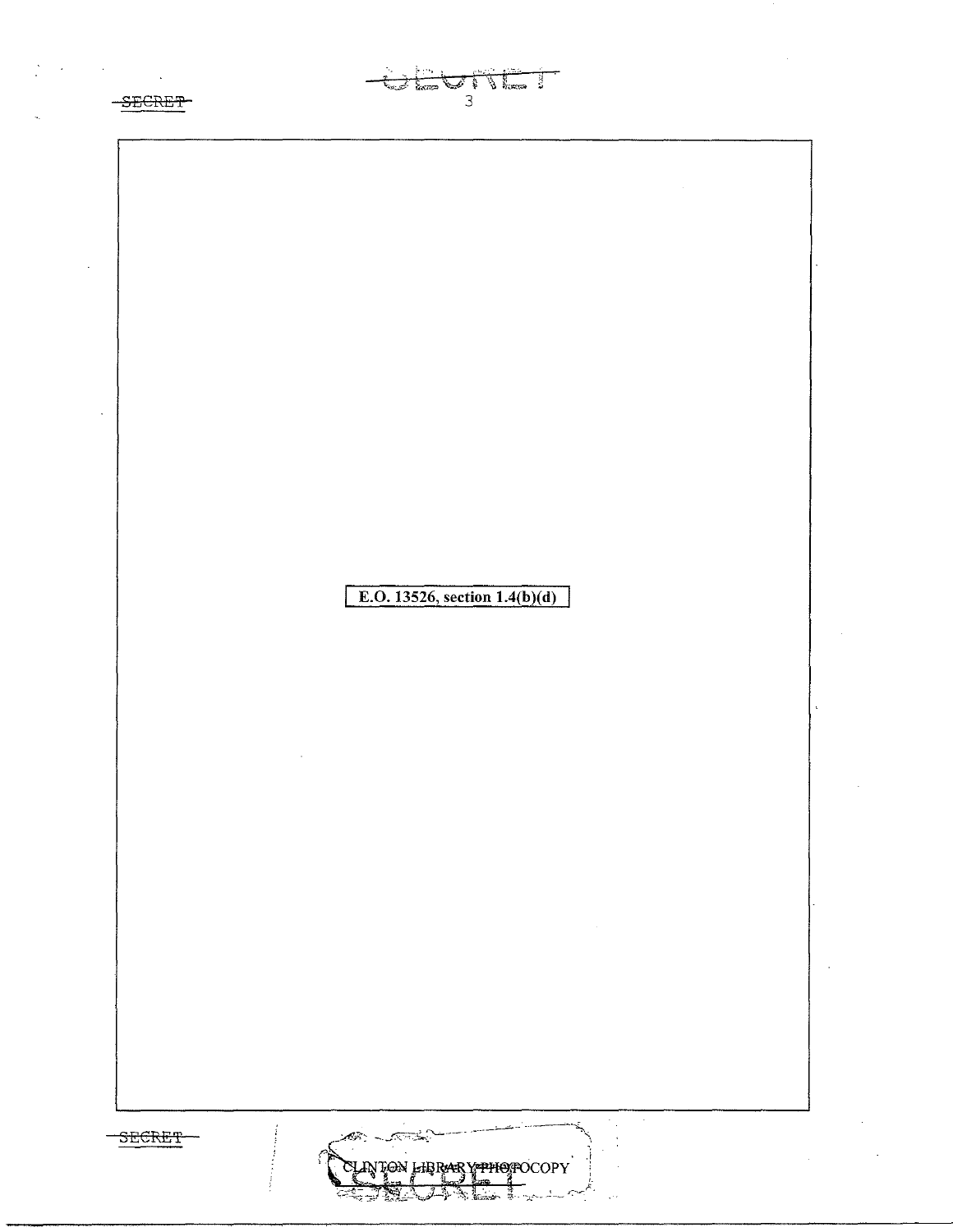$-$ SECRET

 $\mathcal{O}(\mathcal{O}(\log n))$ 



 $\overline{4}$ 

the search of the town of فتحقيقا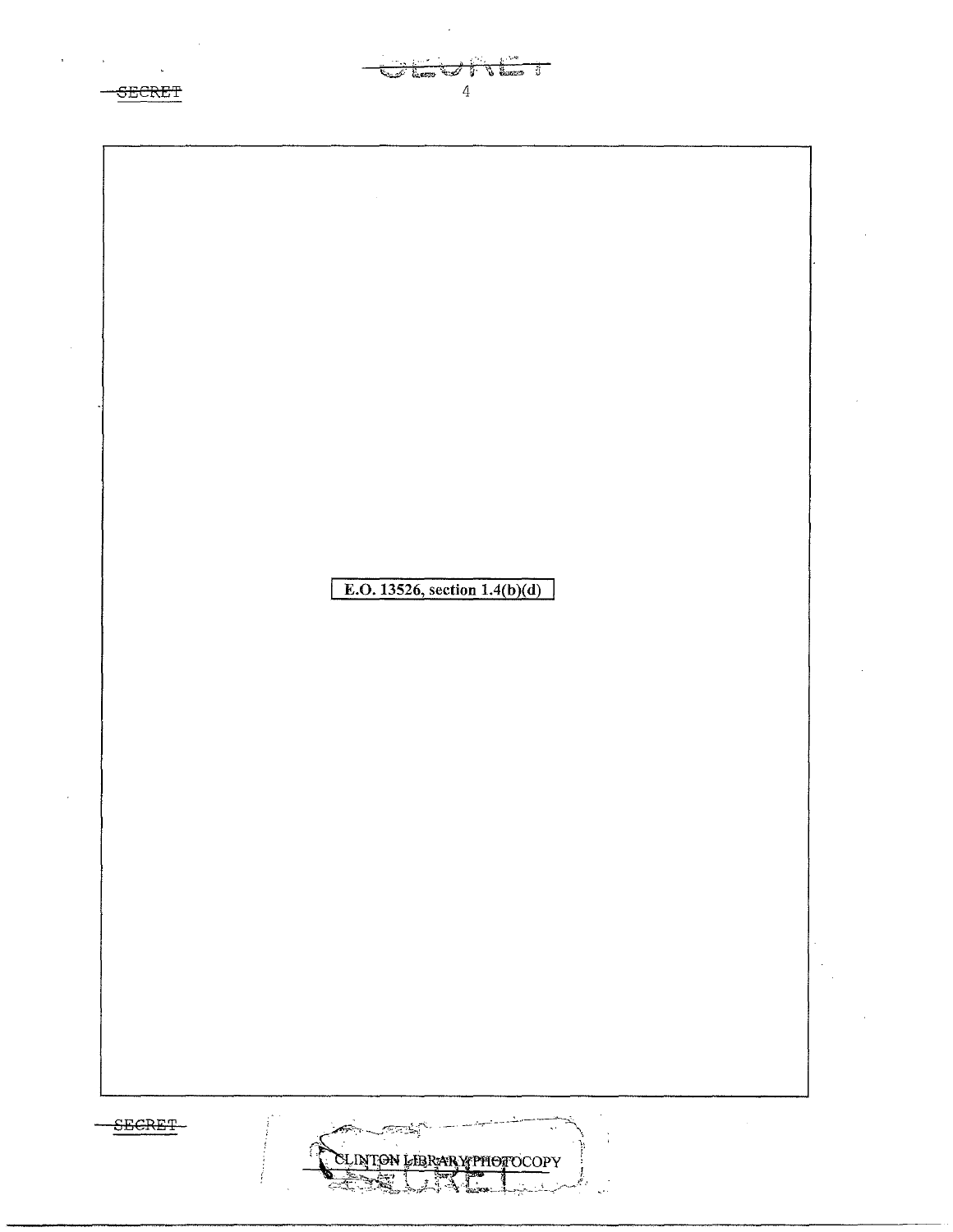| 5<br>SECKET                                                                               |
|-------------------------------------------------------------------------------------------|
| E.O. 13526, section $1.4(b)(d)$                                                           |
| The President:<br>E.O. 13526, section 1.4(d)                                              |
| Prime Minister Blair:                                                                     |
| E.O. 13526, section $1.4(b)(d)$                                                           |
|                                                                                           |
| The President: That's my theory. (27                                                      |
| Prime Minister Blair:<br>E.O. 13526, section $1.4(b)(d)$                                  |
| The President: When are you going out there? $+e^+$                                       |
| Prime Minister Blair: I'm going in a couple of weeks time. $+e$                           |
| The President: Oh good. By then we should have a clear path on<br>what to do by then. Let |
| Prime Minister Blair:                                                                     |
| E.O. 13526, section $1.4(b)(d)$                                                           |
|                                                                                           |
| The President:<br>Good.<br>Okay. fet                                                      |
| Prime Minister Elair: It's touch and go all the time.<br>$+e$                             |
| The President: Let me know if you want me to do anything.<br>LET                          |
| Good.<br>Prime Minister Blair:<br>$+CT$                                                   |
| The President:<br>E.O. 13526, section 1.4(d)                                              |
| <del>, Tilly</del><br>INTON LIBRARY PHOTOCOPY                                             |

 $\frac{1}{2} \left( \frac{1}{2} \right) \left( \frac{1}{2} \right)$ 

 $\omega_{\rm{max}}$ 

 $\ddot{\phantom{0}}$